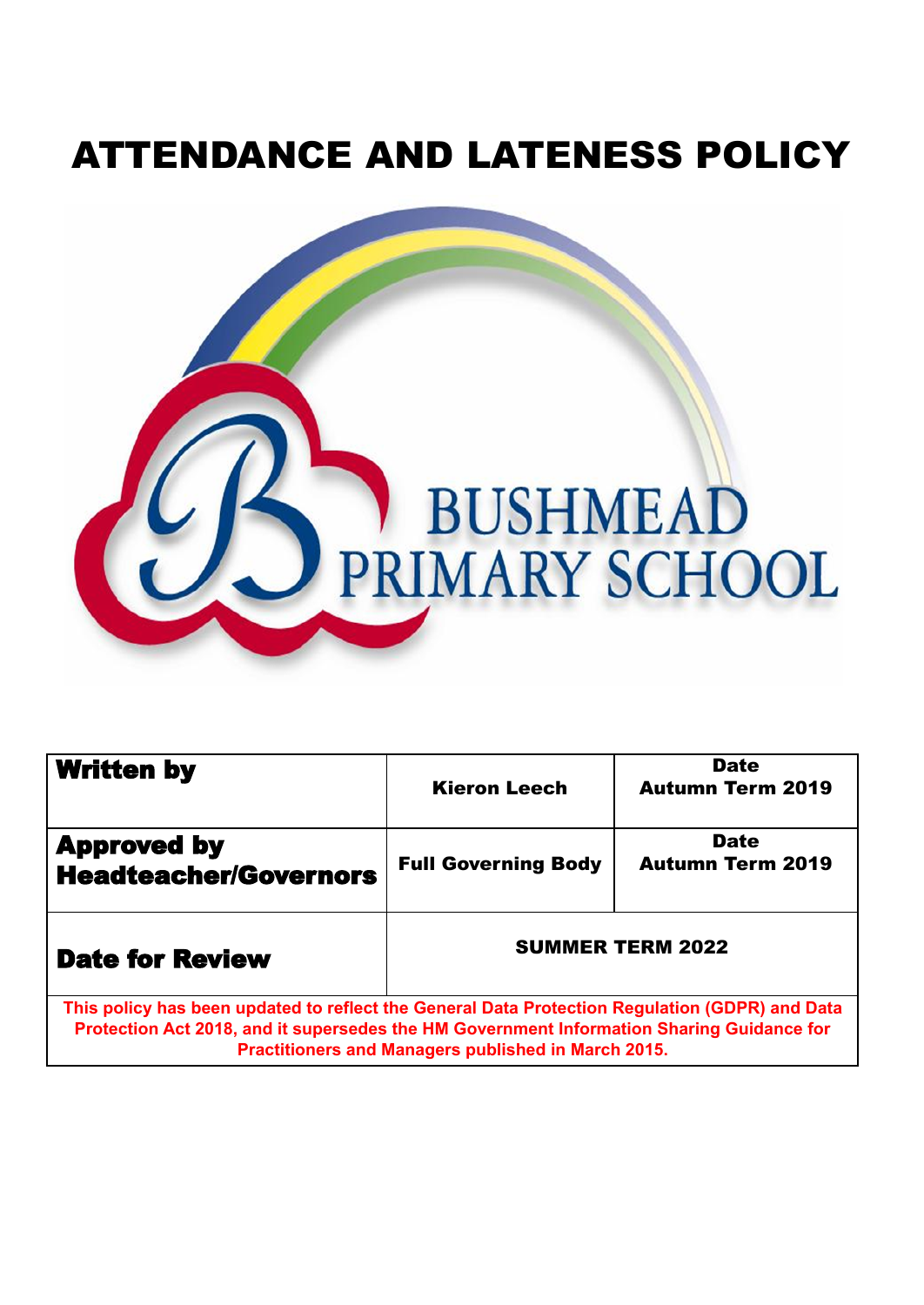#### The law states that parents must ensure that their child(ren) gets a full-time education that meets their needs. Children must get an education between the school term after their 5th birthday and the last Friday in June in **the school year they turn 16. (School Attendance and Absence – gov.uk September 2016)**

#### **What is attendance and lateness?**

At Bushmead Primary School, we aim to ensure that all children attend school regularly and are on time wherever possible thus enabling them to make the most of the educational experiences offered. We also aim to raise awareness of attendance with children's families, making them aware of the importance that a positive attendance has upon school performance. It is vital that pupils are on time and making the most of their time in school. The school day begins at 8:55am – whether this be lessons or assembly – so being late can be extremely disruptive to the sessions and a child's education, particularly over time.

#### **Why is attendance at school important?**

'Pupils need to attend school regularly to benefit from their education. Missing out on lessons leaves children vulnerable to falling behind. Children with poor attendance tend to achieve less in both primary and secondary school' – DfE Attendance document July 2019.

We,strongly believe that progress and attainment can thrive with increased attendance. We also value the strengthening of friendships and relationships in social times within the school day which a high level of attendance can help to develop.

## **Our aims:**

We aim to improve the levels of attendance through continuing to:

- promote a safe, caring and supportive school ethos
- create an atmosphere where all pupils feel valued, happy and welcome
- promote a positive attitude towards school
- deal with any difficulties experienced by pupils in line with our approach to behaviour and anti-bullying
- seek to improve parental involvement
- monitor attendance and lateness regularly
- increase the profile of attendance across the school

We will use a variety of strategies which seek to raise levels of attendance and punctuality. These will include rewards for outstanding and/or improved attendance both individually and as a class.

#### **Target Setting**

We understand that there will be occasions when pupils will not be able to attend school due to various reasons. However, minor ailments should not stop your child from attending school. As a result, our overall school target for attendance is set at no lower than 97%. Children with an attendance below this may be contacted by a member of the Attendance Team within school.

## **Equal Opportunities and Attendance**

In circumstances where a pupil is unable to attend school, help can be given in relation to catching up with work missed. However, as children learn through practical and 'hands-on' approaches, they need to be present in school to make the most of teaching and learning.

We can offer:

- for long absences, providing reading books and writing books to take away, and recommending workbooks to support English and Maths
- teaching assistants and support staff providing individual support where appropriate
- specific support and encouragement from class teachers, teaching assistants and other specialist staff such as our Specialist Learning Support Assistant, differentiation of tasks to best suit the needs of the individual pupil
- use of Family Workers to support the family

## **ATTENDANCE GUIDANCE**

## **Parents' and Carers' Responsibilities**

- Parents are required by law to make sure that their children attend school regularly and punctually
- Parents and Carers are responsible for letting the school know about any pupil absence on the first day of the absence and for each further day of their child's absence
- If their child is not in school, Parents and Carers should indicate when he/she is likely to return

Parents and Carers can inform the school of their child's absence by any of the following methods: Telephone; personal contact; letter signed by parent, even if written by another family member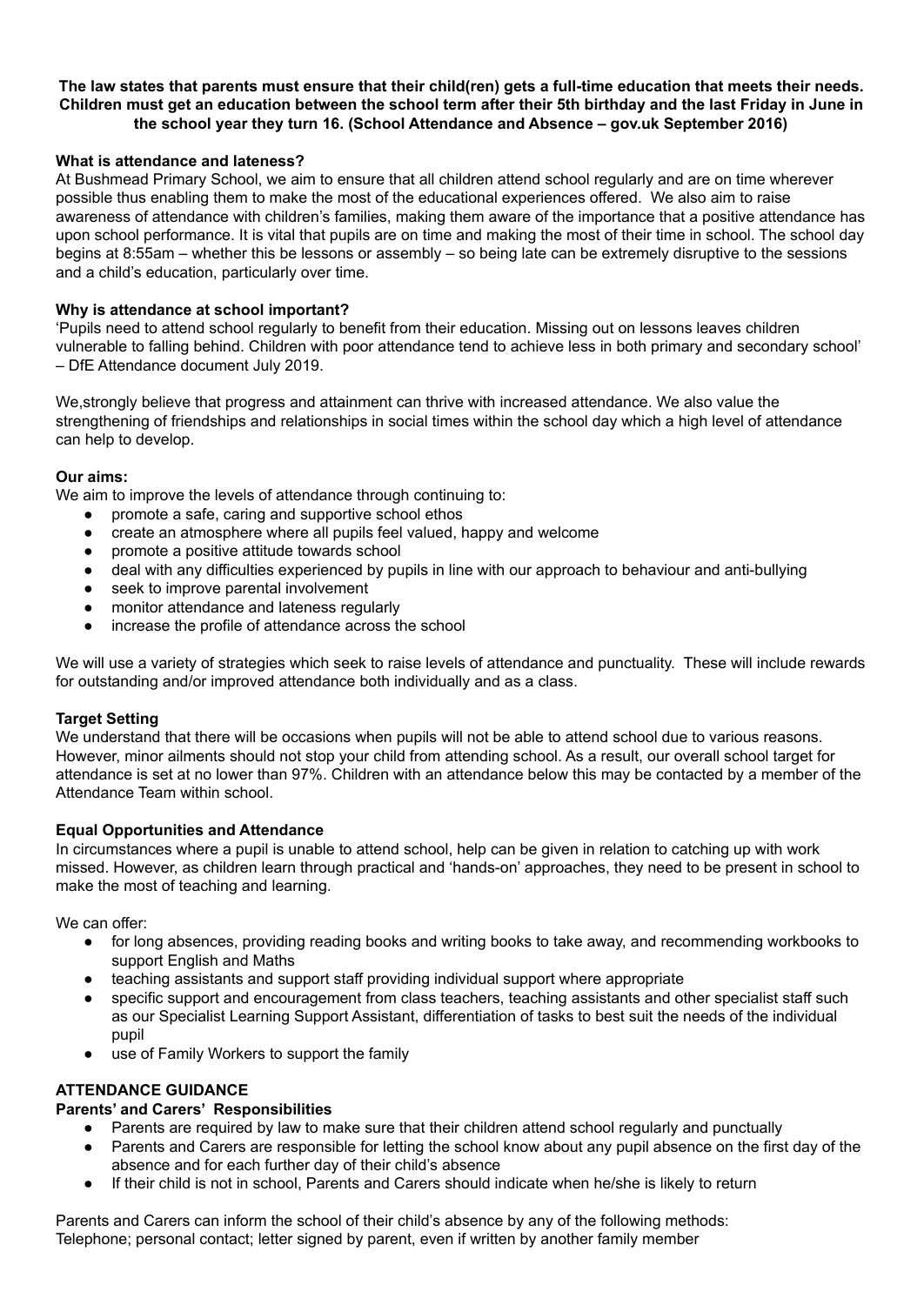## **School Procedures**

The School uses attendance registers and electronic recording to store and monitor our legal responsibilities in relationship to attendance.

- Registers are a vital legal document and teachers are required by their contractual duties to take an attendance register at the beginning of both the morning and afternoon sessions. Registers must be completed carefully and accurately, as they provide a record of a pupil's attendance. Registers are returned to the School Office after the closure of the registration period
- The school's Attendance Team will regularly monitor pupil attendance percentages. If a pupil's attendance is falling below the expected percentage, parents/carers will be contacted via telephone or letter. This will state the attendance percentage of the child and offer support if required. If the attendance of the child does not improve, then further contact will be made by the Attendance Team and Family Workers inviting parents/carers into school to meet about their child's attendance. If there is still no improvement, then the school will liaise with the Education Welfare Officer. (Please note: medical conditions will be taken into account when monitoring attendance but we may contact parents to ensure the school is up to date in relation to a child's medical condition.)
- Lateness will also be monitored by the school's Attendance Team and parents will be contacted if their child is regularly late and missing significant amounts of the school day. Again, the aim is for the school and parents to work together to ensure that pupils are getting the most out of the opportunities available at Bushmead
- Bushmead Primary School promotes good attendance throughout the year with a number of incentives. Attendance is shared weekly in Celebration Assemblies and classes achieving the school's 97% target or above receive a certificate. Each half term, the class with the highest attendance is recognised in assembly and presented with a certificate and attendance trophy. Individual attendance is also highly valued and monitored. Pupils achieving 100% attendance for 1 full term receive a sticker, 2 full terms receive a certificate and children with a full year's attendance receive a badge/pencil/ruler.

## **Absence**

It is the school's decision whether an absence is authorised or unauthorised. A note, or telephone message from a parent **will not count** as an authorised absence if the reasons given are not acceptable to the school. For persistent absences, the school may inform the Education Welfare Officer (EWO) and a penalty notice may well be issued. Local authorities also 'have the power to prosecute parents who fail to ensure their child's regular attendance at school (DfE School Attendance Parental Responsibility Measures January 2015)

If children are repeatedly absent from school without any communication from the parent, it is our policy to:

- Contact the parent by telephone to enquire as to the reason for the absence
- Monitor absence and pupils falling below expectation will have a letter sent home to make parents aware of their attendance percentage. Continued poor attendance will then be followed up with a meeting between parents, Attendance Team member and a Family Worker
- Make a home visit via the Family Workers or Education Welfare Officer if a child's attendance continues to fall or does not improve

As we have a duty of care towards all pupils, if there appears to be an unexpected absence of a pupil without any call from a parent to explain the absence, then the school office will contact parents seeking an explanation. If they are unable to get in touch with a parent and there are still concerns over a child's absence, the school Family Workers will be informed and this may then lead to a home visit.

## **Authorised and Unauthorised Absence**

All schools are required by law to keep an attendance register and to mark any absence as either 'authorised' or 'unauthorised'. A child's attendance record is printed on their school report and in this way is reported to Parents and Carers. Children's attendance records are also carried with them to their next class or school. Authorised absence will only be granted for exceptional circumstances and this is at the discretion of the Headteacher. Application for authorised leave must be made to the Headteacher who will determine the number of days the pupil can be away from school, if granted. If your child is due to attend a medical or dental appointment, we do ask that you try to make appointments outside of school hours to minimise disruption to their education. If this is not possible, documentation will need to be provided to confirm the absence is due to an appointment that cannot be missed. The following table shows examples of authorised and unauthorised absences:

| <b>Examples of Authorised Absence</b>            | <b>Examples of Unauthorised Absence</b>          |
|--------------------------------------------------|--------------------------------------------------|
| Illness, medical or dental appointment. Provided | Where pupil misses registration and is unable to |
| the school is satisfied the illness and          | give an acceptable reason                        |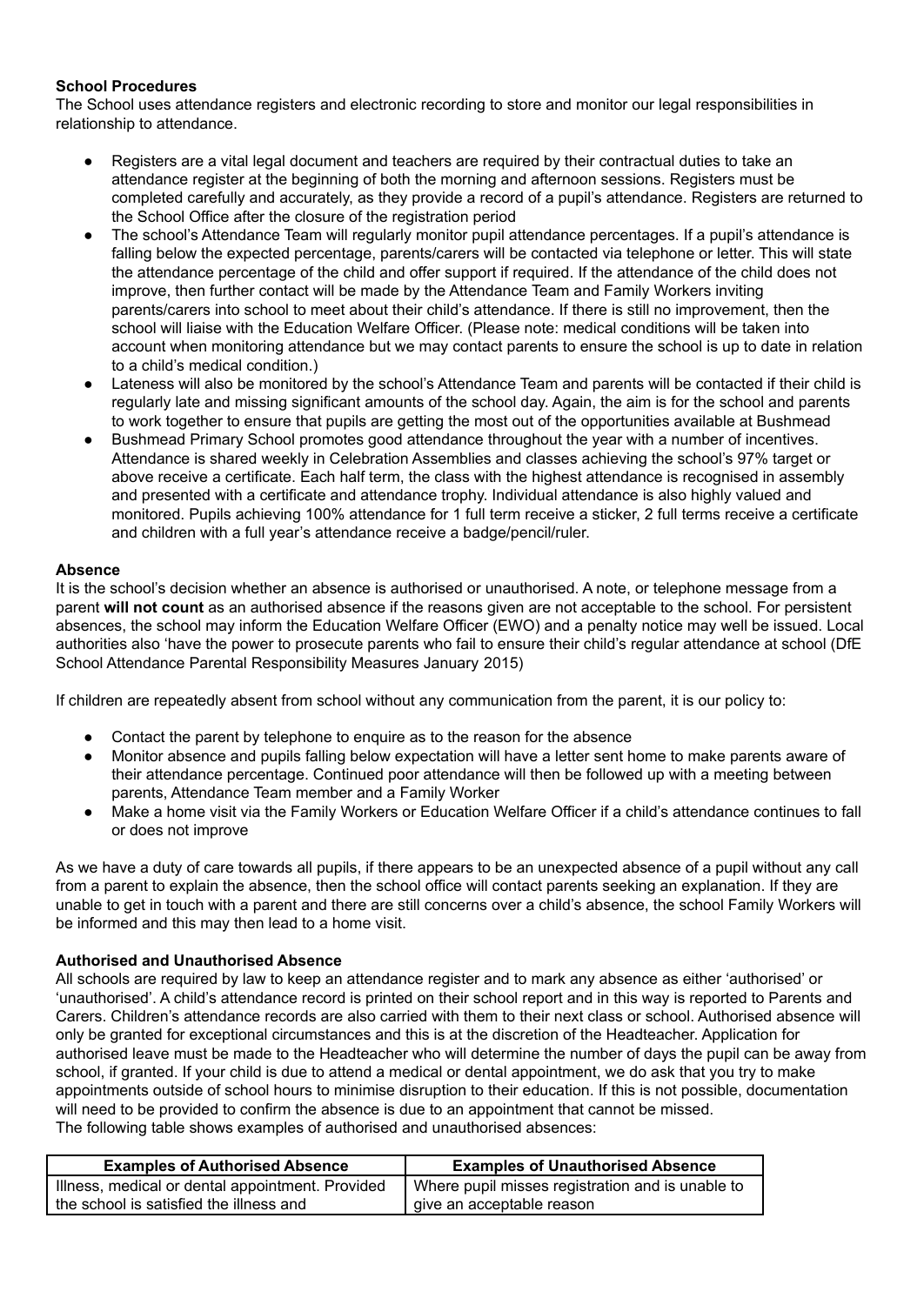| appointments are genuine and documentation<br>has been seen                                                                           |                                                                                                                      |
|---------------------------------------------------------------------------------------------------------------------------------------|----------------------------------------------------------------------------------------------------------------------|
| Special occasions as agreed with the school as<br>an authorised absence *                                                             | Additional days taken for special occasions or<br>days other than those specified by the school                      |
|                                                                                                                                       | Shopping during school hours (including<br>shopping for school uniform) or going to the<br>airport to meet relatives |
|                                                                                                                                       | Looking after brothers or sisters, or keeping a<br>child home because a sibling is ill as well                       |
| An agreed period for family bereavement *                                                                                             | Absence for more than the agreed period.                                                                             |
| Religious observance days, the number and<br>timing of each will be determined by the school,<br>e.g. one day for each Eid festival ^ | Additional days taken other than those specified<br>by the school                                                    |
| Off-site activities, e.g. music exams,<br>representative sporting event during school time *                                          | Term time leave or attendance at an event<br>without prior authorisation by the school                               |
|                                                                                                                                       | Several medical related absences unsupported<br>by medical note and where attendance is below<br>87%                 |

**\*** Authorised leave of absence for these situations may be considered by the Headteacher. Refer to '**Leave of Absence during term time '** sections for guidance on school policy.

^ The Governing body has decided that only religious festival days will be agreed (e.g. one day for each Eid festival) within a total of 2 days during the whole school year.

## **Leave of Absence during term time**

Children are expected to attend school for 190 days per year. However, the law gives discretionary power for schools to grant leave of absence for exceptional circumstances during term time. Our policy is detailed below:

- Parents and Carers must make an application for leave of absence during term time *before* any tickets are booked
- Only in certain exceptional circumstances will leave be granted. Leave of Absence for the sole purpose of taking a holiday *will not* be granted
- In considering any application for leave during term time, we will take into account: previous attendance record (below 97%, request unlikely to be granted), national testing (KS1 and 2 SATs, Phonics screening) and the timing in the school year (No authorised holiday in first two weeks of school year)

Parents must apply to the school for leave of absence by completing a school 'Leave of Absence for Term Time Leave' form (see appendix 2) available in the school office detailing the requested departure and return dates. Authorised leave is allowed for special occasions such as family bereavement, religious observances and off-site activities like music exams (see table above). All applications for these types of leave should be made, in writing, to the Headteacher.

#### **Failure to seek permission may result in the following:**

- 1. We may seek advice from the Education Welfare Service with regard to unauthorised absences, and this may lead to a penalty notice being handed out to parents who do not ensure that their children attend school.
- 2. If parents take their children out of school for unauthorised leave that exceeds 20 school days, then their child could be taken off role.
- 3. In such instances, on return to the country, parents must contact the Admissions Team at Luton Borough Council to re-register their child as they will have lost their place at the school. Their place may have been taken by another child who is on the waiting list.

#### **Lateness**

- Pupils arriving after 8.55 am will be recorded as late (school doors open at 8:40 until 8:55am)
- Pupils arriving after 8:55am must report to the School Office so their attendance can be recorded
- Pupils arriving after 9.25am will be recorded 'Unauthorised Late'. This will be considered an unauthorised absence unless a satisfactory reason is given, for example a medical appointment.
- Action to address lateness will be taken in line with the school's strategy to improve punctuality:
- 1) Parents will be contacted either via letter or telephone to inform them of repeated absences and the number of minutes of school their child has missed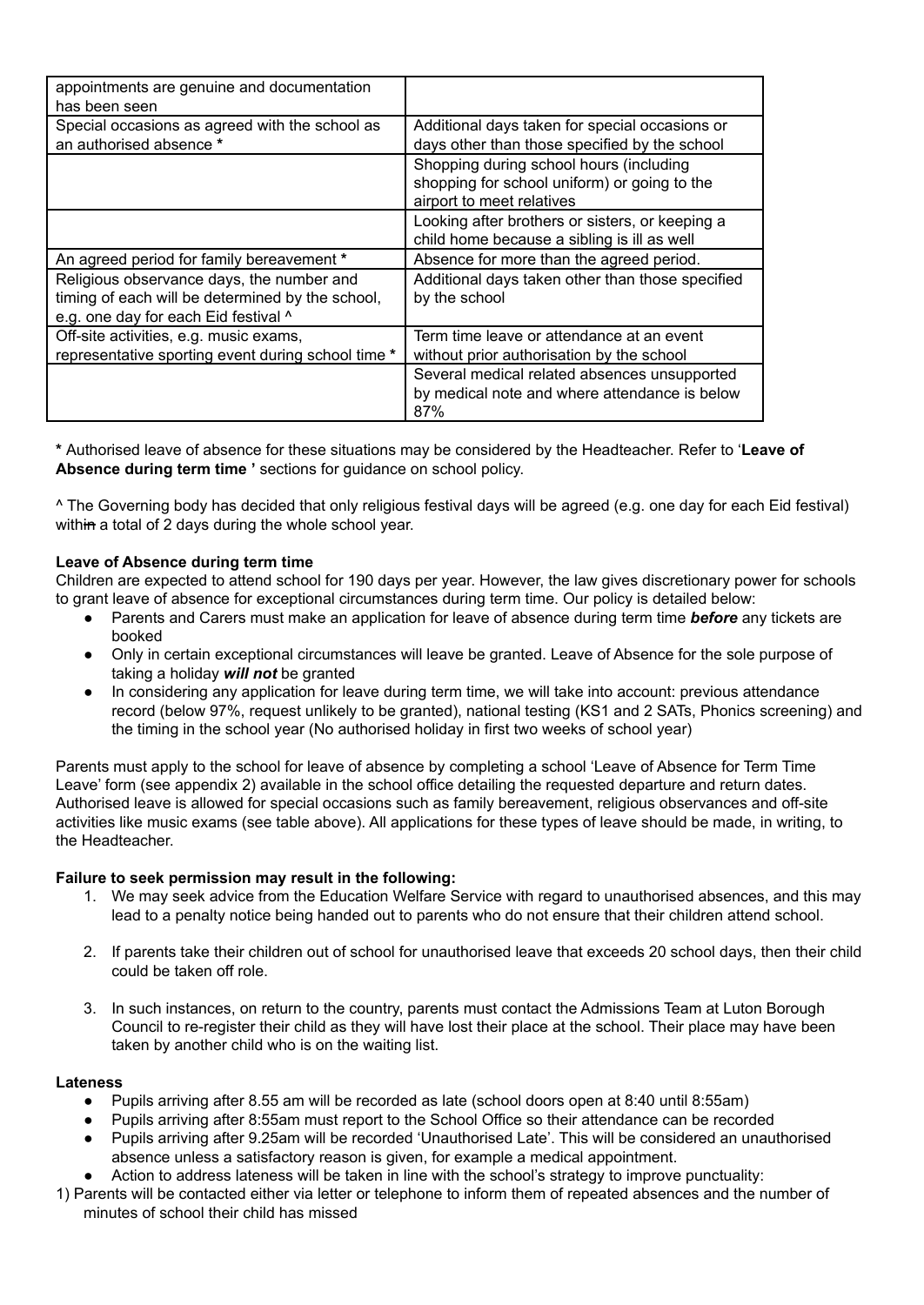- 2) A meeting will be requested with parents where a member of the school's Attendance Team will be present to discuss the lateness
- 3) Further meeting if lateness has still not improved where a member of the school's Senior Leadership Team will be present as well as a school Family Worker
	- We expect parents and carers to collect their children promptly at the end of the school day as it is can be upsetting for children if they do not. Children who are not collected within 10 minutes of the end of the school day are taken to the school office and their names are recorded. This is a late pick-up.
	- In the unlikely event that a child has not been collected and there has been no contact from a parent/carer/family member, every effort will be made by the school office staff to contact parents via given numbers, emails and also by text message.
	- After 30 minutes, if parents still cannot be reached, the child's emergency numbers supplied by the family will then be attempted.
	- If no contact has been made and no-one has arrived to collect the child 1 hour after the school closing time, school safeguarding procedures will take affect and Children's Services will be contacted. **This is a child not** being picked up and is different to a late pick up, and therefore action needs to be taken in the best **interests of the child.**
	- The same rules apply for after-school club pick up. However, if a child has not been picked up after 30 minutes and no contact with family or emergency contacts can be made, Children's Services will be called at this point.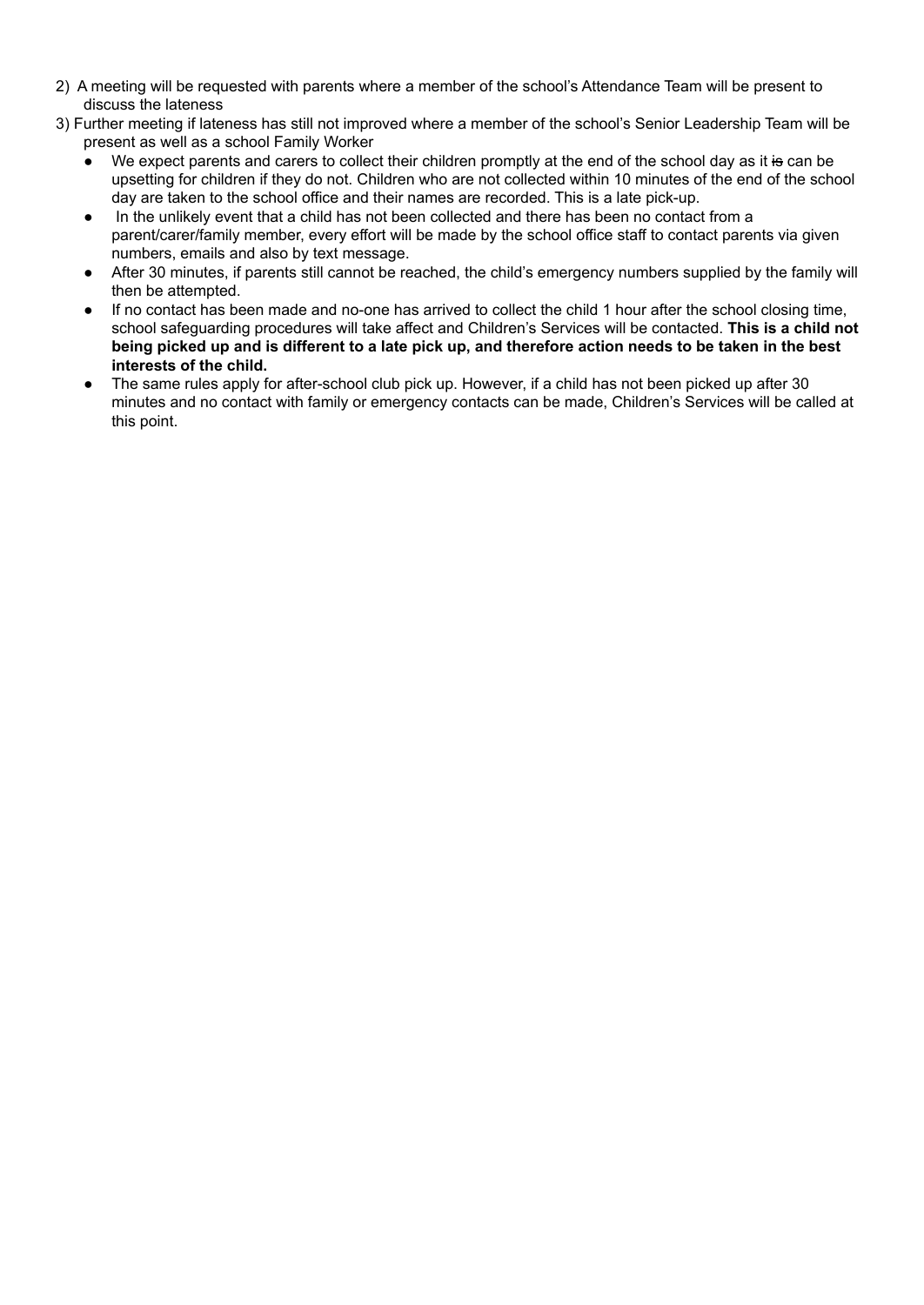## **Appendices:**

#### **Appendix 1 – Letter home regarding attendance**

Insert name Address line 1 Address line 2 Address line 3

Date:

Dear <insert name>

RE: <Name of child>

From monitoring our registers, we can see that your child's attendance has dropped below  $\%$ . (Please see the attached copy of their attendance record.) Even though the absences may have been authorised, it is important for the progress of your child that we try to improve their attendance record.

Therefore, if you feel that there any ways in which the school can assist, I would ask you to contact Mrs Beeston, our Specialist Learning Support Assistant, to discuss this so that we may support you in getting your child into school.

Whether you contact Mrs Beeston or not, we will continue to monitor your child's attendance and hopefully we will see an improvement.

Yours sincerely,

Mr K Leech Assistant Headteacher